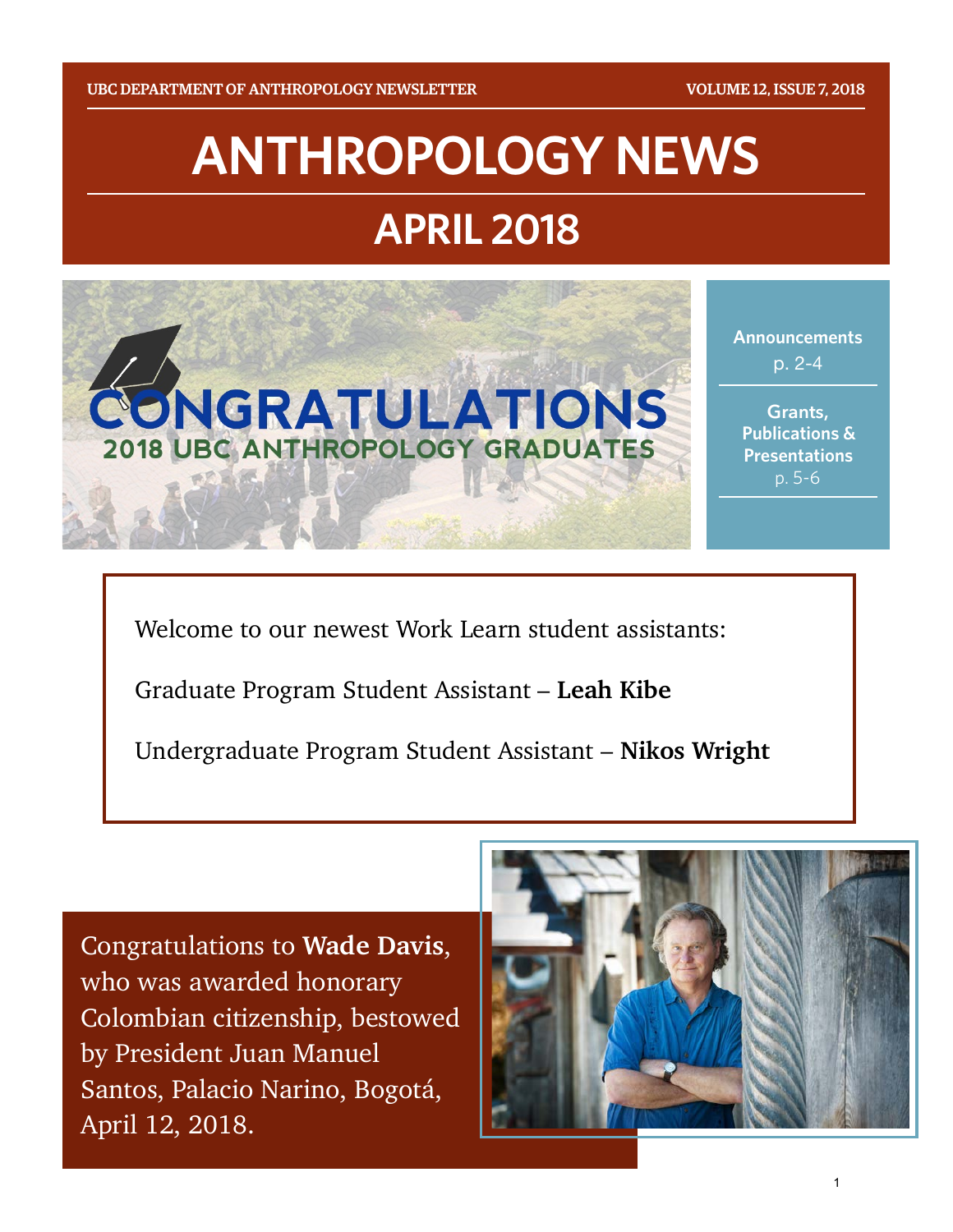The students of ANTH 431 'Museum Practice and Curatorship' with their instructor **Jennifer Kramer** and TA **Emily Leischner** celebrated the closing of their exhibition *Nuxalk Radio: One Nation, Many Voices* that was on display at the IK Barber Learning Centre from March 1-April 3, 2018.



Exhibit case about future Nuxalk generations, photo by Jennifer Kramer.

ANTH 431 instructor and students with Nuxalk Radio Board Member Nunanta (Iris Siwallace). (Missing from photo: TA Emily Leischner). Photo by Chris Smith.

Exhibit case about Nuxalk Radio, 91.1FM. Photo by Jennifer Kramer.

The project, "Traces of Words: Art and Calligraphy from Asia", led by **Fuyubi Nakamura** (Curator, Asia) received the *2018 CMA Award of Outstanding Achievement in the Research* – Art category. The jury was unanimous in recognizing that this project was nationally significant and exceeded the current standard of practice. This research aimed to enhance the understanding of the cultural significance of calligraphy across Asia. Dr. Nakamura's research is an ongoing, long-term project of two decades, and has resulted in exhibitions (Canberra, 2010; Buenos Aires, 2011 and Vancouver 2017), publications and a range of programs. The richness of this research enabled the project team to develop an insightful exhibition at MOA, and gave a creative twist to how calligraphy could be presented. Viewing and feeling the works was like listening to songs in a foreign language we may not understand but we can still appreciate them precisely because there is more to them than the meaning of the lyrics.



Fuyubi Nakamura standing in front of the work, Shamsia Hassani, "What about the dead fish?" (2011). Photo: Yuko Shimizu.

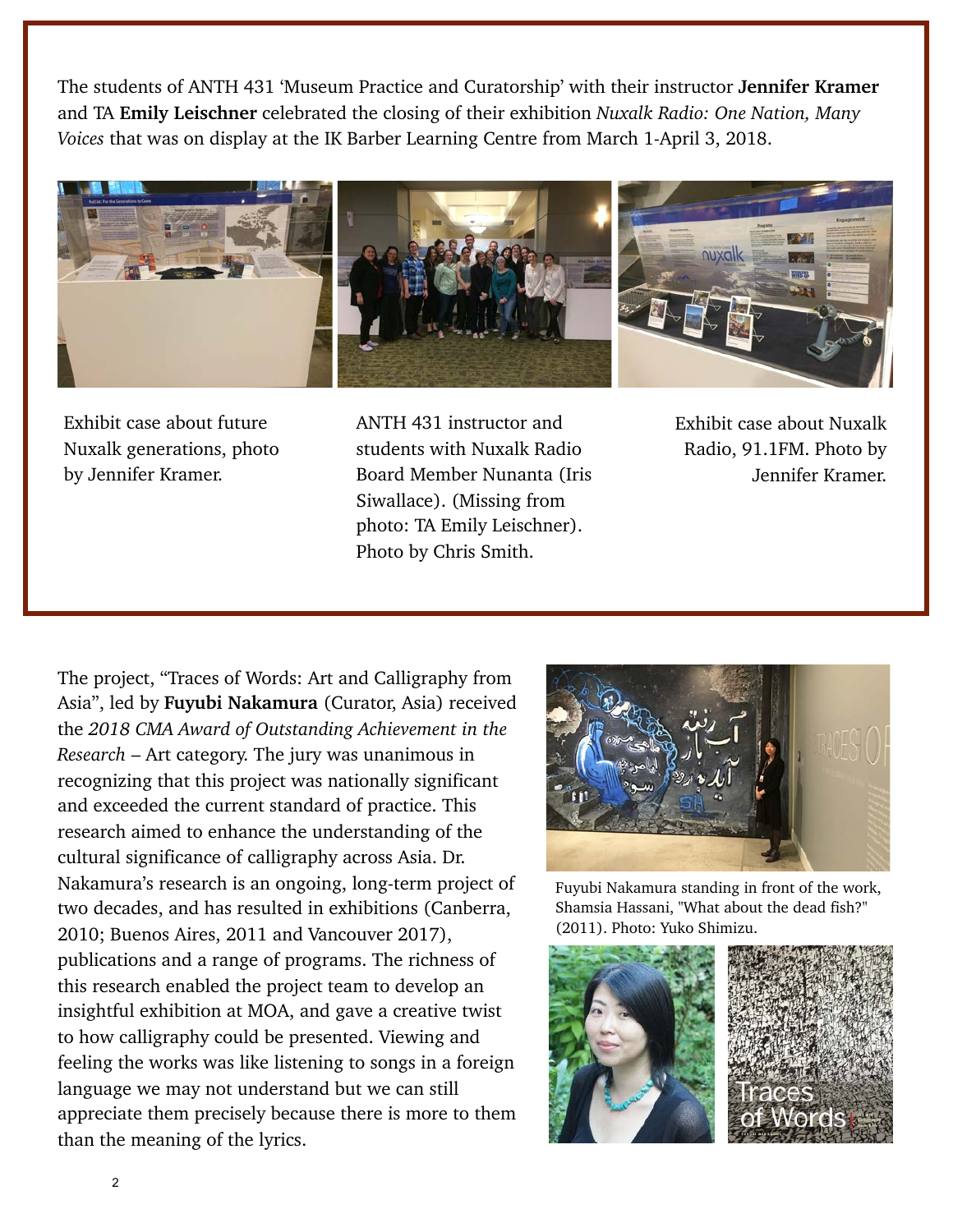**Bruce Miller** was a panelist at the Museum of Vancouver Repatriation Monologues, April 19. Other panelists included **Lucy Bell** (RBCM), a former anthropology student, **Sharon Fortney** (MOV), a PhD graduate of the department, moderator **Kate Hennessy** (SFU), a PhD graduate of the department, and **Kwiaahwah Jones** (Guest Haida Curator for Haida Now).

| Candidate:<br><b>Timothy Allan</b>   | Supervisor:<br>D. Pokotylo | The Hummingbird Creek<br>archaeological site: an<br>ancient hunting camp in<br>Alberta's central<br>Rockies, Canada |
|--------------------------------------|----------------------------|---------------------------------------------------------------------------------------------------------------------|
| Candidate:<br>Erika Balcombe         | Supervisor:<br>N. Levell   | <b>Making Space: New</b><br>Aesthetics in the<br>Masterworks Gallery at<br>the UBC Museum of<br>Anthropology        |
| Candidate:<br><b>Emily Leischner</b> | Supervisor:<br>J. Kramer   | Kulhulmcilh and iixsalh,<br>our land and medicine:<br>creating a Nuxalk<br>database of museum<br>collections        |

Congratulations to our MA students graduating this April!

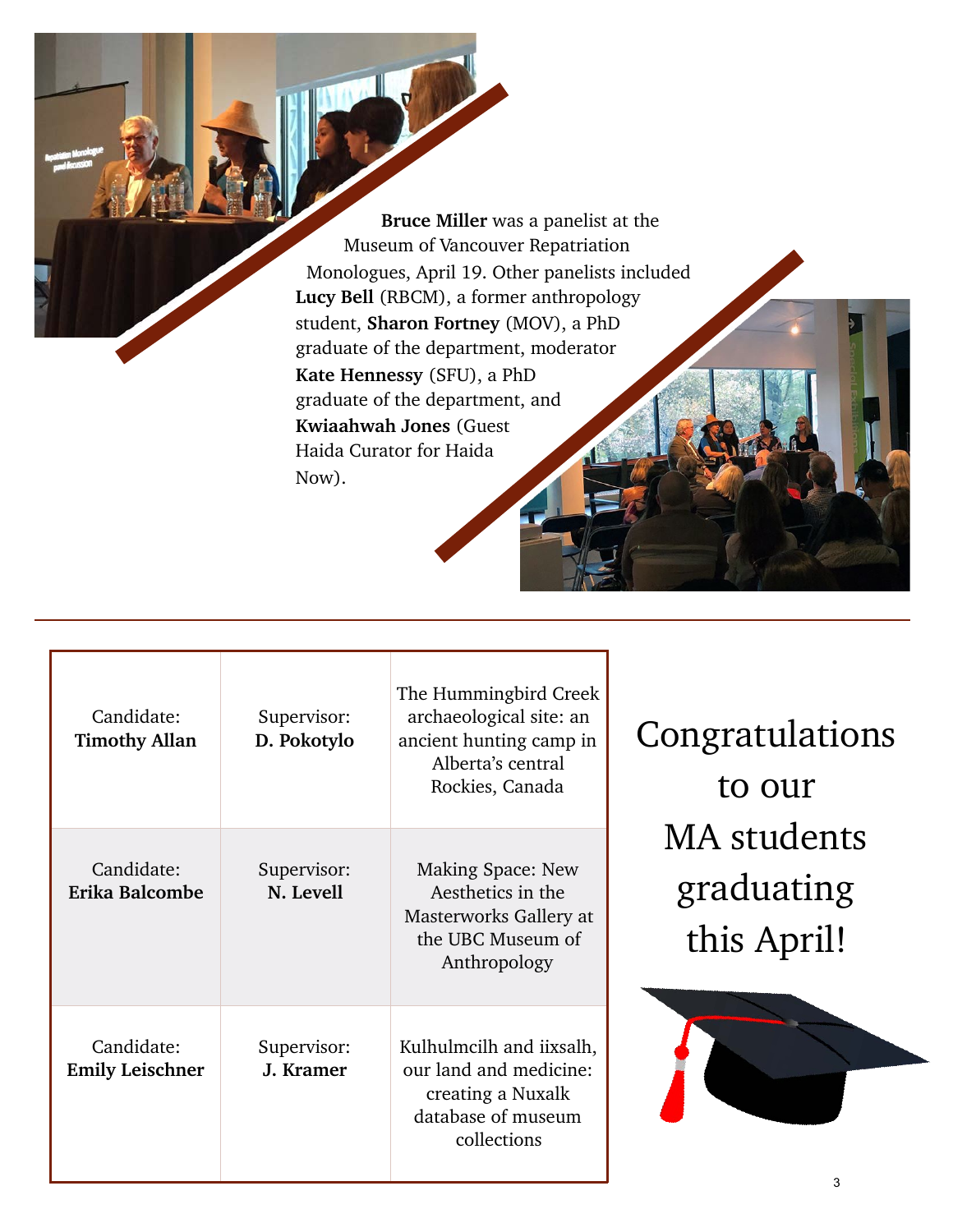## 2018 Graduate Award Winners

| Erika Balcombe                | Wilson Duff Memorial Scholarship                                     |
|-------------------------------|----------------------------------------------------------------------|
| Raini Johnson                 | Joseph Armand Bombardier<br>Canada Graduate Scholarship              |
| <b>Emily Leischner</b>        | Michael Ames Scholarship in<br>Museum Studies                        |
| <b>Ewen MacArthur</b>         | Canada Graduate Scholarship                                          |
| Natasha Osing                 | <b>SSHRC</b>                                                         |
| <b>Nancy Phillips</b>         | <b>SSHRC CGSM</b>                                                    |
| <b>Patrick Morgan Ritchie</b> | Canada Graduate Scholarship                                          |
| <b>Patrick Morgan Ritchie</b> | Killam Doctoral Scholarship<br>Award                                 |
| <b>Basant Ahmed Sayed</b>     | Sentinel Prize in Anthropology                                       |
| <b>Christopher Smith</b>      | Francis Reif Scholarship                                             |
| Nicholas Waber                | <b>Charles and Alice Borden</b><br><b>Fellowship for Archaeology</b> |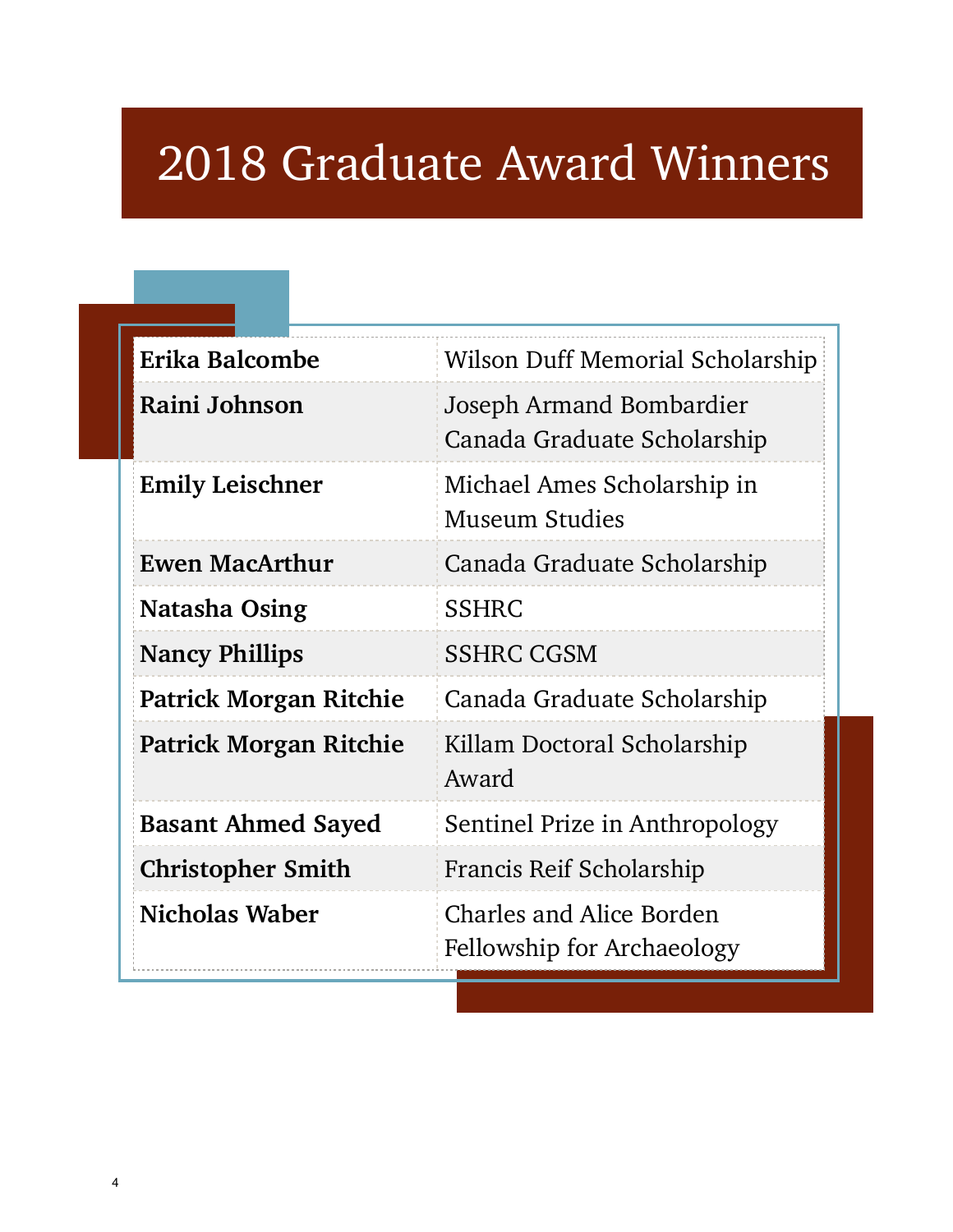### **Grants**

#### **William McKellin**

2018. Collet, Jean-Paul, Lois McNary, William McKellin, Anton Miller, and Stephanie Glegg. *Physical Activity Strategies to Enhance Children's Development and Families' Resilience: A Knowledge Translation Collaboration with BC Special Olympics.* Vancouver, BC: Canada Centres of Excellence - Kids Brain Health. \$199,150.

## **Publications**

#### **Wade Davis**

2018. *Wade Davis: Photographs.* Washington, DC: National Geographic Books. (Revised US edition)

2018. "Reflection: If We Build It, They Will Come: Industrial Folly and the Fate of Northwest British Columbia." *BC Studies*, Spring 197: 145-162.

"Path of the Anaconda", Caracol, Chiribiquete and the Río Apaporis, shot on location in the Northwest Amazon of Colombia. March/April 2018.

"Wheeler's Everest", Chiaro Productions and CBC, shot on location in England, France, India and Tibet. March/May 2018.

#### **Vinay Kamat**

2018. "'And what will our children eat?' Dispossession and food security concerns among Muslim Makonde men on Tanzania's Swahili coast." *Reconceiving Muslim Men: Love and Marriage, Family and Care in Precarious Times* Edited by Marcia Inhorn and Nafissa Naguib. 12: 245-261. Berghahn Books, New York and Oxford.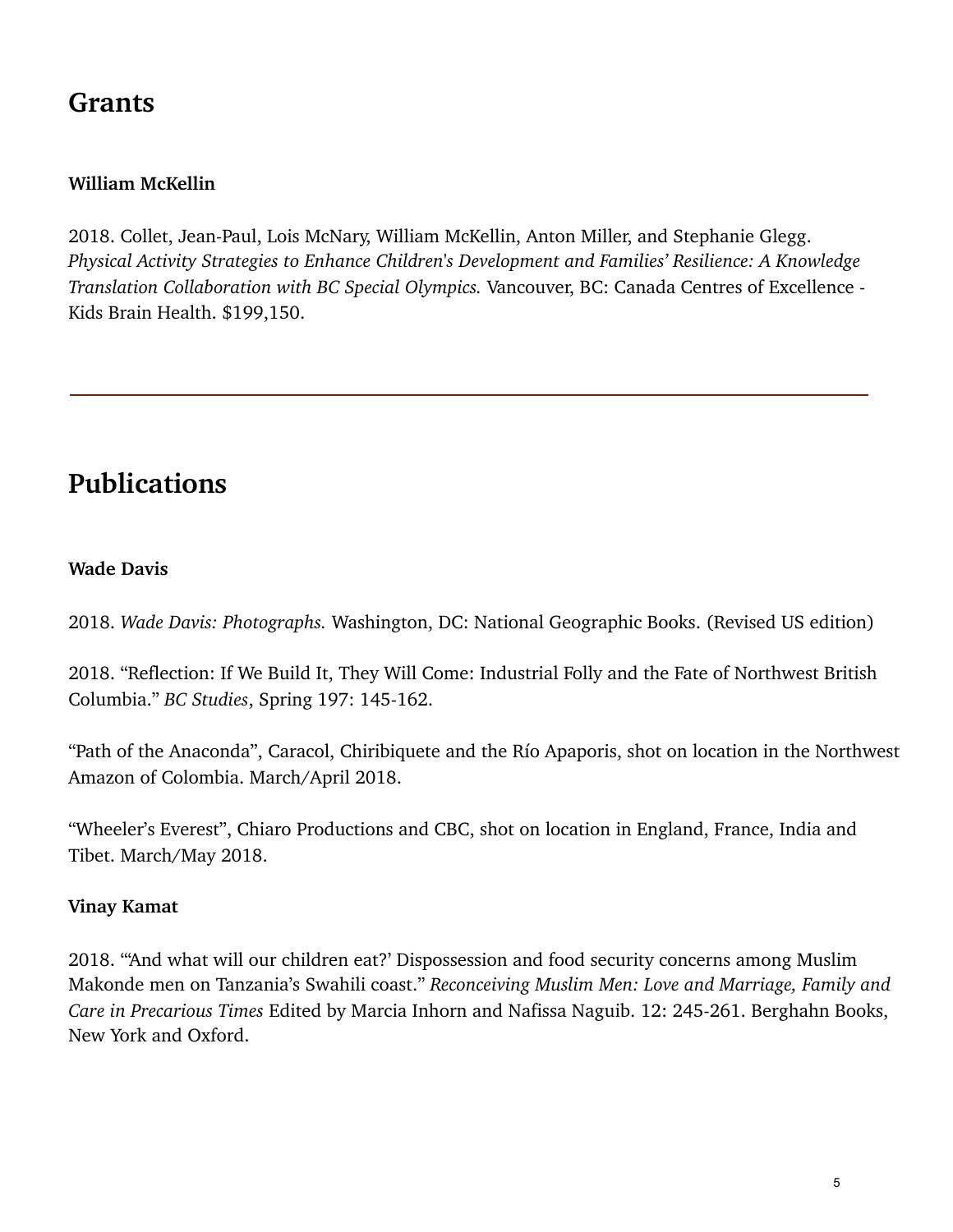### **Presentations**

#### **Wade Davis**

Benefit talk for Elizabeth May and the Green Party, Vancouver, BC, March 11, 2018.

"The Wayfinders", AKQA, The Design Museum, London, March 15, 2018.

"Cultures at Risk", 5x15 Talks, The Tabernacle, Notting Hill, London, March 20, 2018.

"Why Ancient Wisdom Matters in the Modern World", How To Academy, Conway Hall, London, March 21, 2018.

"Sacred Geography: Glimpses of the Divine", National Geographic Live, National Geographic Society, Washington, DC, April 24, 2018.

#### **Emily Jean Leischner**

"Interrogating the Digital: Process and Possibilities in Creating a Nuxalk Cultural Heritage Database", paper presented at the Society for Applied Anthropology, Philadelphia, April 3-7, 2018.

#### **Andrew Mason**

"Inter-American Development Bank Projects: Cultural Heritage Considerations", Inter-American Development Bank, Washington, DC, April 11, 2018.

"IFC Performance Standard 8 (Cultural Heritage): Putting the Pieces Together", International Financial Corporation, Washington, DC, April 12, 2018.

"Overseas Private Investment Corporation (OPIC) Supported Projects: Cultural Heritage Considerations", Overseas Private Investment Corporation, Washington, DC, April 12, 2018.

#### **Bruce Granville Miller**

"Homelessness and Coast Salish Spiritual Traditions", Invited Speaker, Symposium on Homelessness, Center for Religious Wisdom and World Affairs, Seattle University, April 27, 2018.

"Responsible Research Relationships", Invited Speaker, Indigenizing Post-Secondary Education Event, Langara College, May 10, 2018.